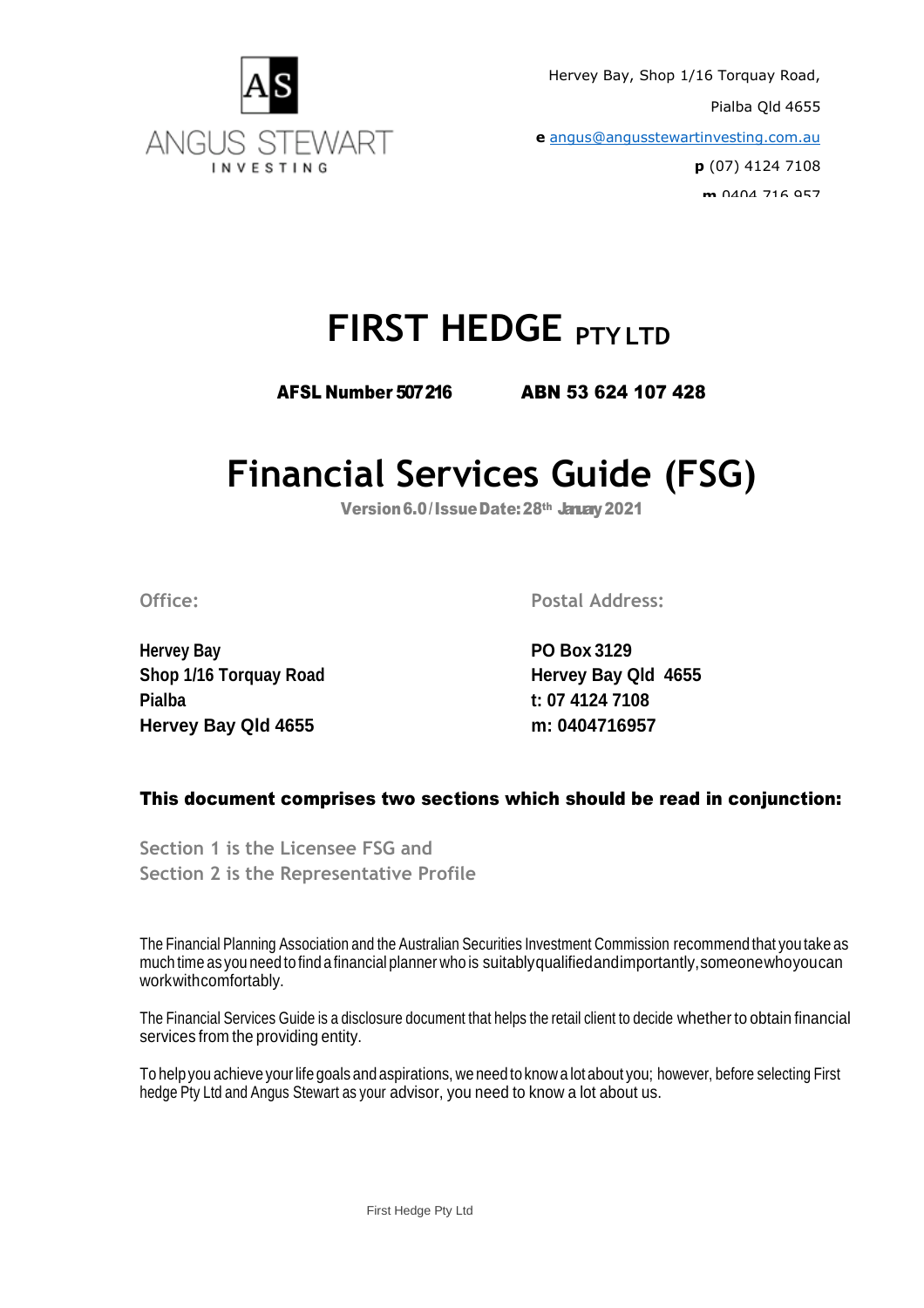## **Section 1 – First Hedge Pty Ltd FSG**

## **About this guide**

This Financial Services Guide (FSG) is intended to provide you with information, prior to First Hedge providing you with a financial service. This FSG contains important information about:

- First Hedge Pty Ltd (Trading as Angus Stewart Investing)
- The services we are authorised to provide to you
- How we (and any other relevant parties) are remunerated
- Details of any potential conflicts of interest
- Details of our internal and external dispute resolution procedures, along with how you can access them.

## **Who is First hedge Pty Ltd?**

First Hedge Ltd is an independent financial services business which specialises in personal financial advice and portfolio management.

We hold an Australian Financial Services License (AFSL) that authorises us to operate a financial services businessand provideyouwithfinancialadviceandservices. First Hedge Pty Ltd.'s AFSL number is 507 216.

We are committed to facilitating high quality advice and continued excellence in our service to you.

First Hedge Pty Ltd is responsible for the advice and financial services provided to you, including the distribution of this FSG.

Thefinancialservices thatyoureceivefromFirst hedge areprovidedbyanadviser.

### **Why are we different?**

Unlike most financial planning companies, we are not obligated to or have any connection with any product provider (financial institution, bank or insurance company). We consider if important to be ableto offer independent, objective advice and where productsarerecommended,thatwearefreeto recommend products that we feel best suit our clients' needs.

*In the current investment environment, it proves to be independent in the market place to allow independent advice to be given to clients and to put their best interests first rather than company profits or products pushed from the big banks. Proving to be independent in the industry gives Angus Stewart a step up in the market place for advice. Angus specialises in creating bespoke client portfolios to match their goals and risk profile. He is attributed to using direct investments in Australian and International shares and also looks for alternative fund managers to complement his portfolios.* 

### **Who is my adviser?**

Angus Stewart. Information about your adviser, including the services that can be provided, the costs to youfor those services and the adviser's remuneration, is included in Section 2 of this FSG.

#### **How we deliver financial services to you**

We pride ourselves on our personalised solutions and service.

We willalways startbygetting to knowyou andunderstand your situation. Inorderto ensure that the adviceisappropriatetoyou wemustmakereasonableenquiriesaboutyourcurrentfinancialsituation and future needs.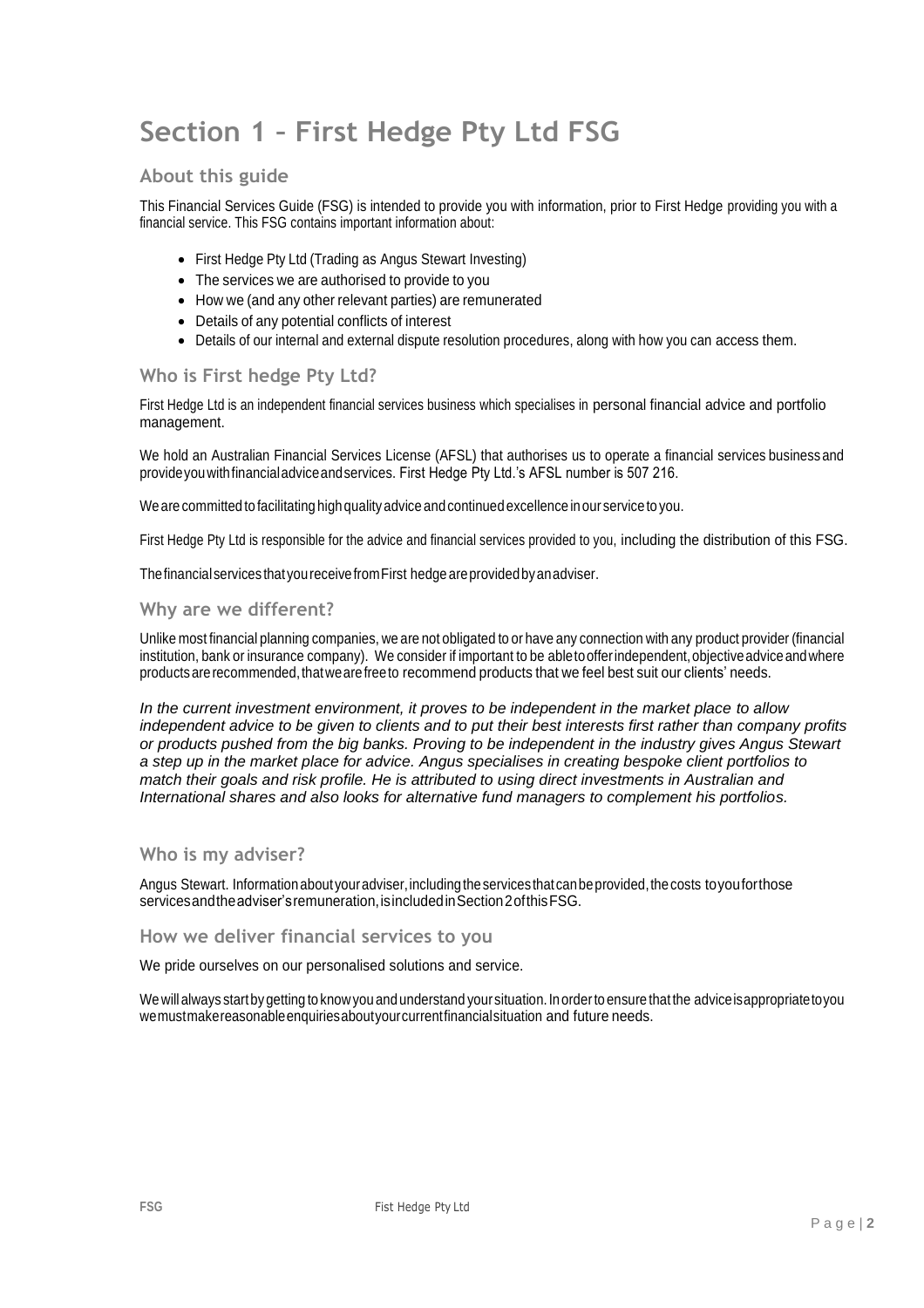If we give you personal financial advice then we will provide you with a Statement of Advice. In this Statement of Advice, we will:

- confirm our understanding of your goals and objectives
- gothrougheachofourrecommendationsandexplainhowtheyhelpyouachievethem
- explain any risks as well as ourfees

If we provide further personal advice to you after we have issued an initial Statement of Advice and your circumstances have not significantly changed, we may provide the advice to you orally. We will also tell you about any fees or commissions and any associations with Financial Product Issuers or others who may have influenced that advice.

We will record these details in a Record of Advice and keep this for seven years after providing the advice to you. You can request a copy of that Record from your adviser.

### **Information you need to provide and your Privacy**

We are required pursuant to the Corporations Act and certain regulations issued by the Australian Securities and InvestmentsCommission tocollectinformationabout youforthepurposeofproviding you with the followingservices:

- Preparation of your Statement of Advice
- The provision of financial planning and risk insurance advice to you
- Making financial product recommendations
- Reviewing your investments and insurances
- Other activities as directed byyou

You have the right to withhold personal information, but this may compromise the effectiveness and the appropriateness of the advice you receive.

We willfrom time to time disclose information about youto other professionals, insurance providers, superannuationtrustees andproductissuersinconnectionwiththepurposesdetailedabove.

Intheeventweconsideritnecessary touseordisclose information about you forpurposesotherthan those detailed above or related purposes, we will seek your consent.

We are also required, pursuant to the Anti-Money Laundering and Counter-Terrorism Financing Act (AML/CTF) and its corresponding rules and regulations, to implement certain client identification processes. We may be required to obtain information about you at the time of providing financial services to you and from time to time in order to meet our legal obligations.Wehavecertainreporting obligations pursuant to the AML/CTF Act, and information obtained from or about you may be providedtoexternalthirdpartiesandregulatorsinaccordancewiththerequirementsimposedonus.

Your adviser will maintain a record of your personal profile including details of your objectives, financial situation and needs. They also maintain records ofany recommendations made to you.

Should you wish to examine your file just ask your adviser and they will make all necessary arrangements to provide you with relevant information.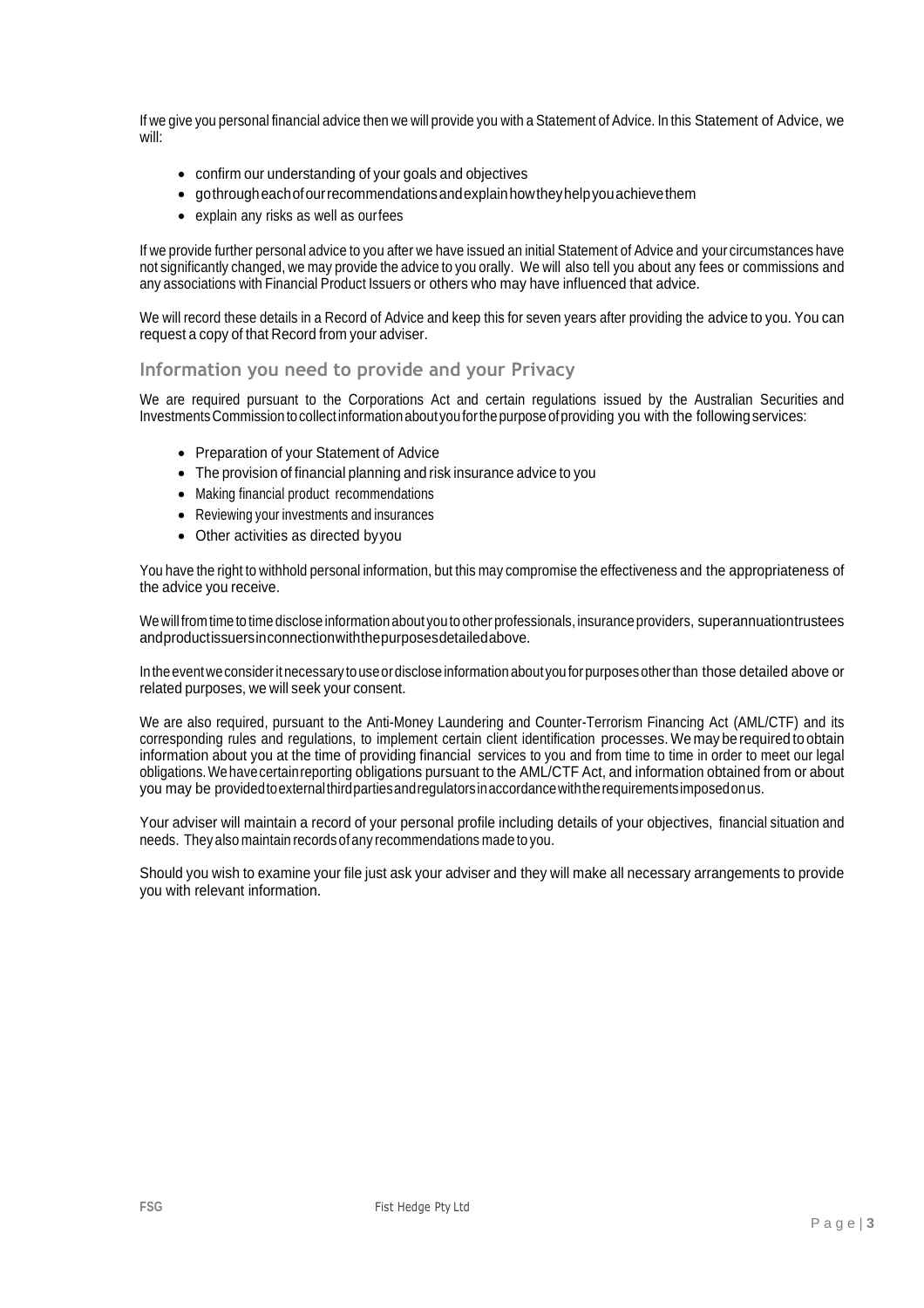## **What types of services / advice do you offer?**

Ouradviceistailoredtoyourspecificneedsandcanbeascomprehensiveorscopedasneeded. The types of services we offer advice on are:

- Identifying financial and lifestyle goals, intentions, values and attitudes
- Assessing you Portfolio objectives, investment attitudes and tolerance for investment risk
- Investment advice (including direct shares)
- Portfolio Asset Allocation
- Superannuation
- Self-Managed Superannuation Funds
- Structures and entities
- Strategies for tax effectiveness (in conjunction with your tax expert)
- Strategies for asset protection and Estate planning (in conjunction with your legal expert)
- Intergenerational wealth transfer
- Cashflow Analysis
- Investment Property Cashflow Analysis
- **Centrelink**
- Aged Care
- Debt Management
- Retirement strategies
- Pension and benefit strategies
- Redundancy strategies
- Life Risk Insurance
- Income Protection
- Business succession strategies

## **Our authorised services and the types of financial products they relate to?**

First Hedge Pty Ltd.'s AFSL is authorised to provide advice and deal in the following products:

- Deposit products
- Government Debentures, Stocks &Bonds;
- Life Insurance Investment Products;
- Life Insurance Risk Products:
- Managed investment Schemes;
- Retirement Savings Account Products;
- Securities;
- Superannuation including Self-Managed Superannuation funds and
- Standard Margin Lending Facilities.

We can restrict the services or products that an adviser may provide on our behalf. Part 2 of this FSG will include your adviser'sauthorisations.

## **What should I know about any risks associated with the financial products and strategies recommended?**

Your adviser will explain any significant risks associated with recommended strategies and financial products in the SoA. If a financial product is included in the recommendations, product specific risks will be disclosed in the relevant Product Disclosure Statement. If you would like further clarification, your adviser will discuss this with you.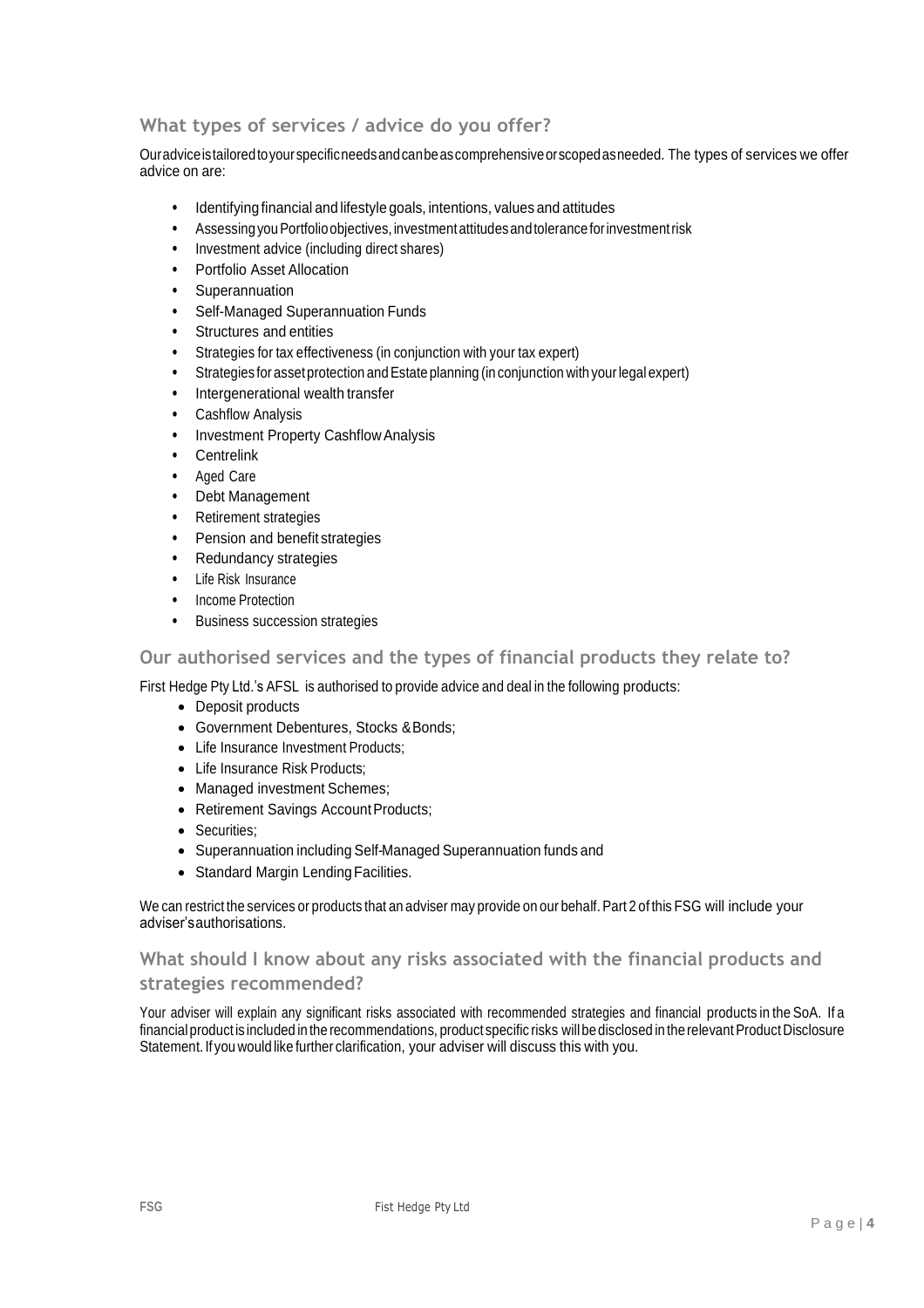## **How do I have to give you instructions about my Financial Product/s?**

Youneedtogiveusinstructionsinwriting(e.g.letteroremail)oranothermethodasagreedbyus.

#### **How will I pay for the services provided?**

First hedge Pty Ltd and your adviser are remunerated for the services you receive based on a Fee for Service methodology. This fee could cover:

- providing a Statement of Advice
- Implementation of advice
- Administration costs
- Ongoing portfolio management
- Any fee that you will pay for the services that we provide

The fees are based on the breadth and complexity of the advice and ongoing management of your affairs.

You can choose how to pay the fees. Fees may be paid by you directly, or in the case of investment into IDPS platforms or wrap accounts the fee may be deducted from your investment account on a monthly basis.

If you receive personal advice from us, we will tell you about any fees, commissions and any other benefits,wherepossible in actual dollar amounts, in the Statement of Advice or orally when providing further advice to you. Your adviser will give you this Statement of Advice or Record of Advice, before we proceed to implement your instructions relating to our advice.

WhereTimeCriticalAdviceisgiven(whereyouinstructthatthetransactionneedstotakeplacebefore the Statement of Advice is given to you) we will advise you orally of the fees, commissions and any otherbenefitsapplicableandthesewillberestated in our Statement of Advice to you.

### **How are any fees, commissions or other benefits calculated?**

Information about the fees charged and how they are calculated is contained in Part 2 of this Guide.

If you become a client receiving ongoing services over a period of more than 12 months, then your adviser is also required to provide you with an annual Fee Disclosure Statement (FDS) which will set out the feespaid, and the services offered and taken in the previous 12 months. The FDS will generally not detail commission-type payments which are paid by the product issuerwhichyouarenotparty to. Thesepaymentsarecurrentlyrequiredtobedisclosed toyouonanannualbasisbytheproduct issuer in their statements.

Alternatively, you will be issued with a new service agreement and invoice for the next 12 months which you will need to sign.

AllfeesandcommissionsgeneratedbyyouradviserarepaidtoFirst HedgePty Ltd. Having ownership in First Hedge Pty Ltd, your adviser participates in the profits distributed and may also be paid asalary.

## **Do you have any relationships or associations with Financial Product issuers which could influence your advice?**

No. Neither First Hedge Pty Ltd, employees, Representatives, or any related companies have any association with any product issuerthatcouldbeexpectedtoinfluenceusintheprovisionof our financial services toyou.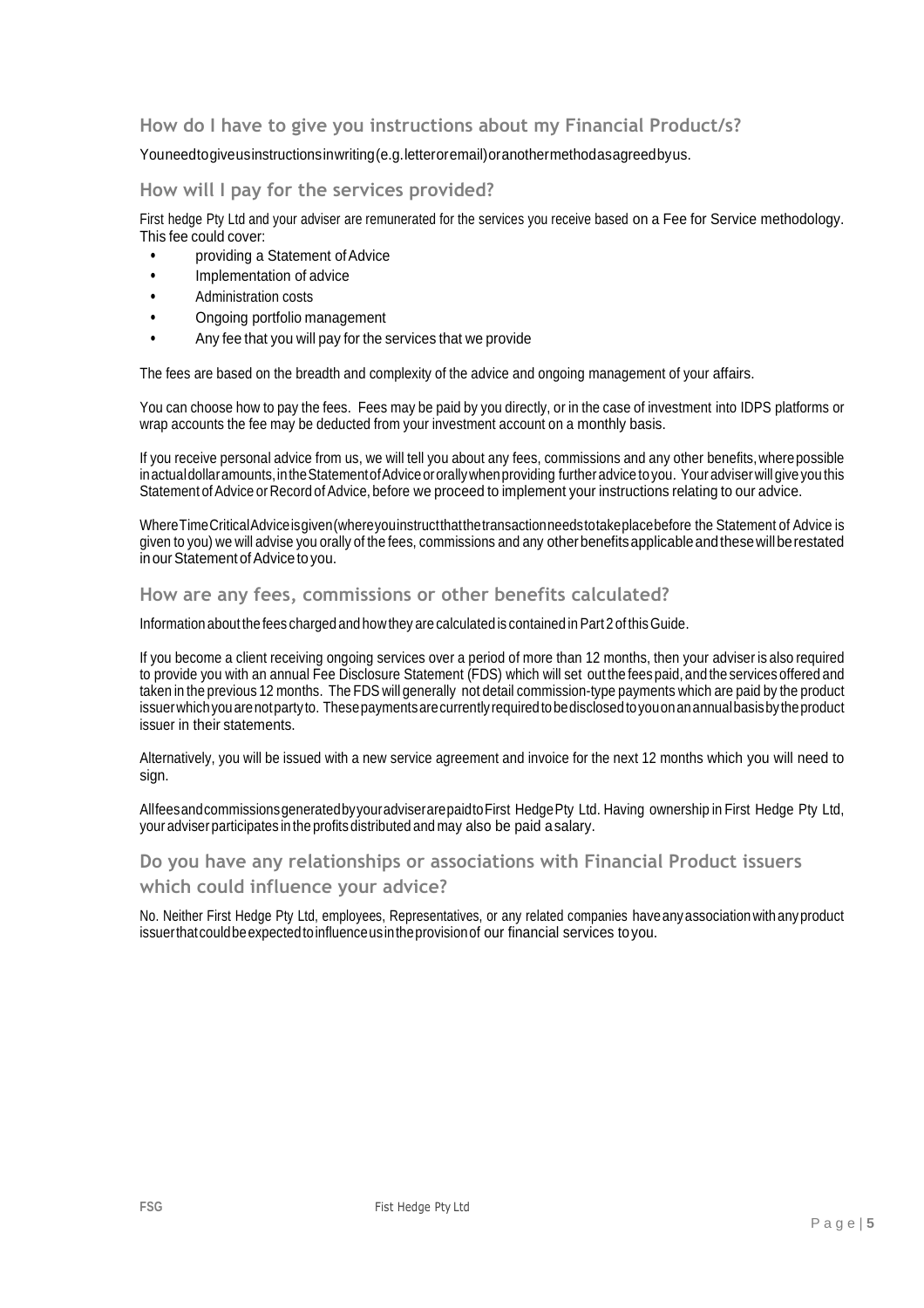### **Do you have any special remuneration arrangements or conflicts of interest?**

No. First Hedge Pty Ltd does not have any special remuneration arrangements or conflicts of interest. First Hedge Pty Ltd does not participate in any reward programmes, volume bonuses or receive any sponsorships from any product providers. Yourfinancialadvisercanprovideadviceonproductsfromawiderangeoffinancialproductproviders.

## **Will anyone be paid for referring me to you?**

No. First Hedge Pty Ltd does not pay for referrals.

Where you are referred to us or our adviser by another person, the referrer will not receive a fee, commission or benefit in relation to that referral.

## **Do you have compensation arrangements in place?**

Yes. First hedge Pty Ltd believes we have put in place appropriate compensation arrangementsundertheCorporationsAct in the form of Professional Indemnity Insurance. We believe that these arrangements are sufficient for the purpose of meeting our compliance obligations under section 912B of the Corporations Act

### **What should I do if I have a complaint?**

Ifyouhaveanycomplaintsabouttheserviceprovidedtoyou,youshouldtakethefollowingsteps. Contact your adviser and tell

them about your complaint.

If your adviser has not satisfactorily resolved your complaint within 5 days, please contact the First Hedge Pty Ltd Complaints Manager on ph. (07) 4124 7108 or put your complaint in writing and send it to:

The Complaints Manager First Hedge Pty Ltd PO Box 3129 Hervey Bay Qld 4655

We will always try to resolve your complaint quickly and fairly.

If the complaint can't be resolved by First Hedge Pty Ltd to your satisfaction within 45 days, you have the right to refer the matter to Financial Ombudsman Service (FOS).

FOScan becontacted on ph.1300780 808 or youcan write to them at:

 The Manage Financial Ombudsman Service Limited GPO Box 3Melbourne VIC 3001 FOS website is [www.fos.org.au](http://www.fos.org.au/)

If you have any further questions about the financial services First Hedge Pty Ltd provides, please contact our office as per above, or contact your adviser.

Please retain this document for your reference and any future dealings with First Hedge Pty Ltd.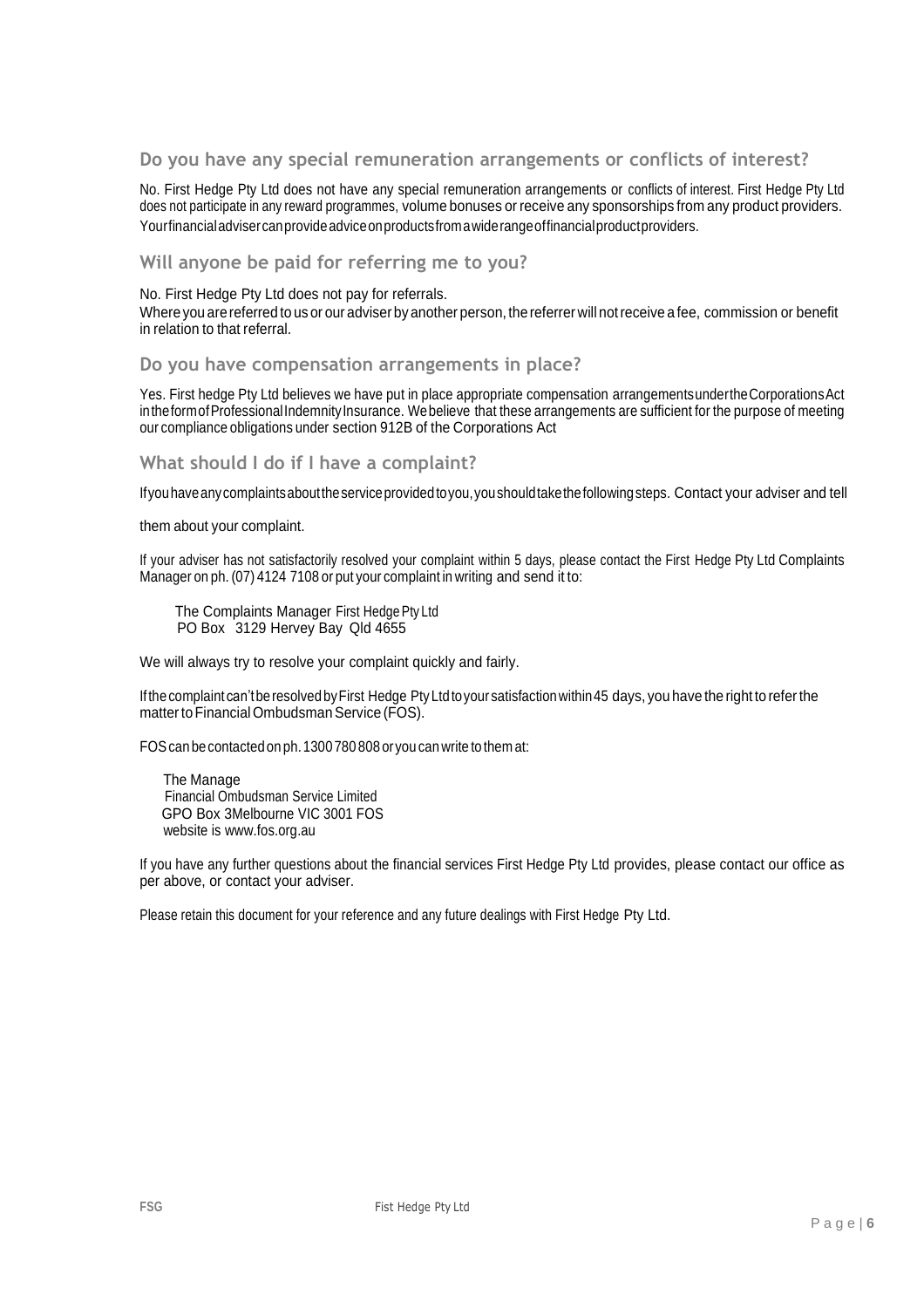## **Section 2 – Adviser Profile – Angus Stewart**

Version 1.0 effective 29th September 2017.

This Adviser Profile forms part of the Financial Services Guide (FSG) and must be read in conjunction with the FSG.

## **About your Adviser**

Your adviser is Angus Stewart, a Director of First Hedge Pty Ltd. Angus's contact details are:

Shop 1/16 Torquay Road Pialba, Hervey Bay 4650 Phone: (07) 4124 7108 Email: [info@angusstewartinvesting.com.au](mailto:jayne@archfp.com.au)

*Angus Stewart is one of Queensland's most astute and experienced independent wealth management advisors with 10 years' experience in the market place.*

*In the current investment environment, it proves to be independent in the market place to allow independent advice to be given to clients and to put their best interests first rather than company profits or products pushed from the big banks. Proving to be independent in the industry gives Angus Stewart a step up in the market place for advice.*

*Angus specialises in creating bespoke client portfolios to match their goals and risk profile. He is attributed to using direct investments in Australian and International shares and also looks for alternative fund managers to complement his portfolios.*

*He is also very active on the social media front via videos, podcasts, and social media and in print. By having access to the best technology and systems on the market places gives Angus the ability to provide faster decision making and advice to his clients.*

*His extraordinary career history includes running a successful practice within the AMP network with over \$50 Million in funds under management. While also running his own business, he has learnt his craft at top tier firms not only in Australia but in the UK.*

*Angus believes all Australian's should have access to independent investment advice and should have a plan for their financial future.*

## **Professional Organisations**

Angus Stewart is a member of the following professional organisations:

- Financial Planners Association of Australia
- TPB Tax Practitioners Board

## **Qualifications**

Angus holds the following qualifications:

- Bachelor of Banking in Finance (QUT 2009)
- DiplomainFinancialPlanning (Kaplan Education –2009)
- SMSF Accredited (2013 Deakin University)
- Certificate of Margin Lending
- Certificate of ASX Securities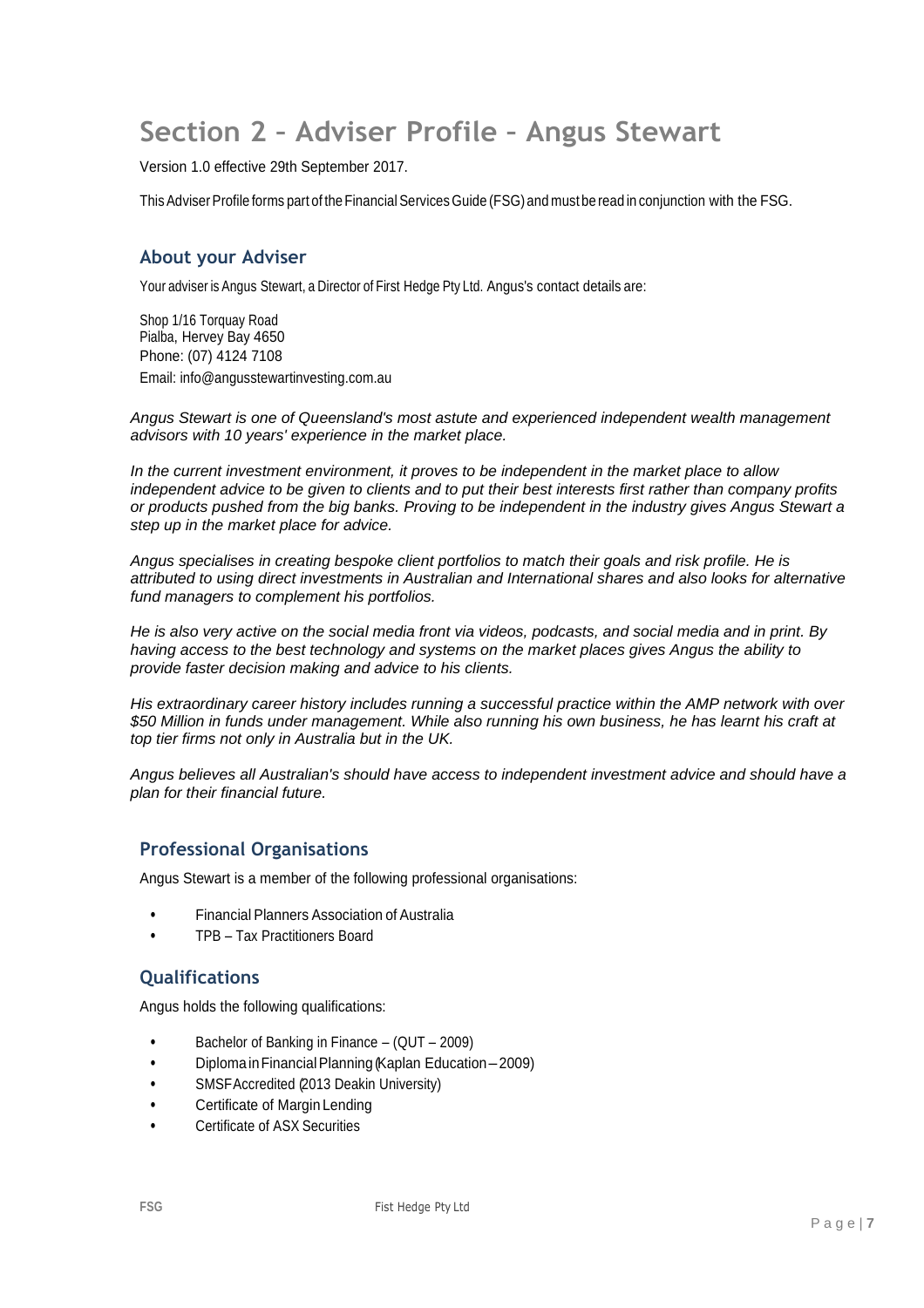## **Authorisations**

Angus is authorised by the Licensee to advise and deal in the following financial products:

- Deposit products
- Government Debentures, Stocks &Bonds;
- Life Insurance Investment Products:
- Life Insurance Risk Products;
- Managed investment Schemes;
- Retirement Savings Account Products;
- Securities;
- Superannuation including Self-Managed Superannuation funds and
- Standard Margin Lending Facilities.

## **Remuneration**

Having ownership in First Hedge, Angus Stewart participates in the profits distributed and may also be paid a salary.

## **Fee Structure**

The fees charged for our advice and services may be based on a combination of:

A set dollar amount; or

A percentage-based fee.

Our agreed advice and service fees may include charges for:

Initial advice; and

Ongoing advice.

Please note that for services in relation to insurance, banking deposit products, some loan products and older investment products, commissions may be paid by the product provider as follows:

Initial commission - a percentage of the value of your investment contributions, loan balance or insurance premiums; and

Ongoing commission - a percentage of the value of your investment balance, outstanding loan amount or premiums, usually calculated at the end of each month in which you hold the investment or loan, or on renewal of insurance products.

### **Payment methods**

We offer you the following payment options for payment of our advice fees:

BPAY, direct debit (savings) or cheque; and

Deduction from your investment.

All fees and commissions will be paid directly to First Hedge as the licensee. They retain a percentage (as a licensee fee) to cover their costs and the balance is passed on to us.

## Fixed service fees

We offer the following services at these fees:

| <b>Financial Planner:</b>     | \$330 per hour (inc GST)   |  |  |  |
|-------------------------------|----------------------------|--|--|--|
| Paraplanning:                 | \$132 per hour (inc GST)   |  |  |  |
| Administration:               | \$85.00 per hour (inc GST) |  |  |  |
| <b>Direct Share Trades:</b>   | \$220.00 min (inc GST) -   |  |  |  |
| Execution only account set up |                            |  |  |  |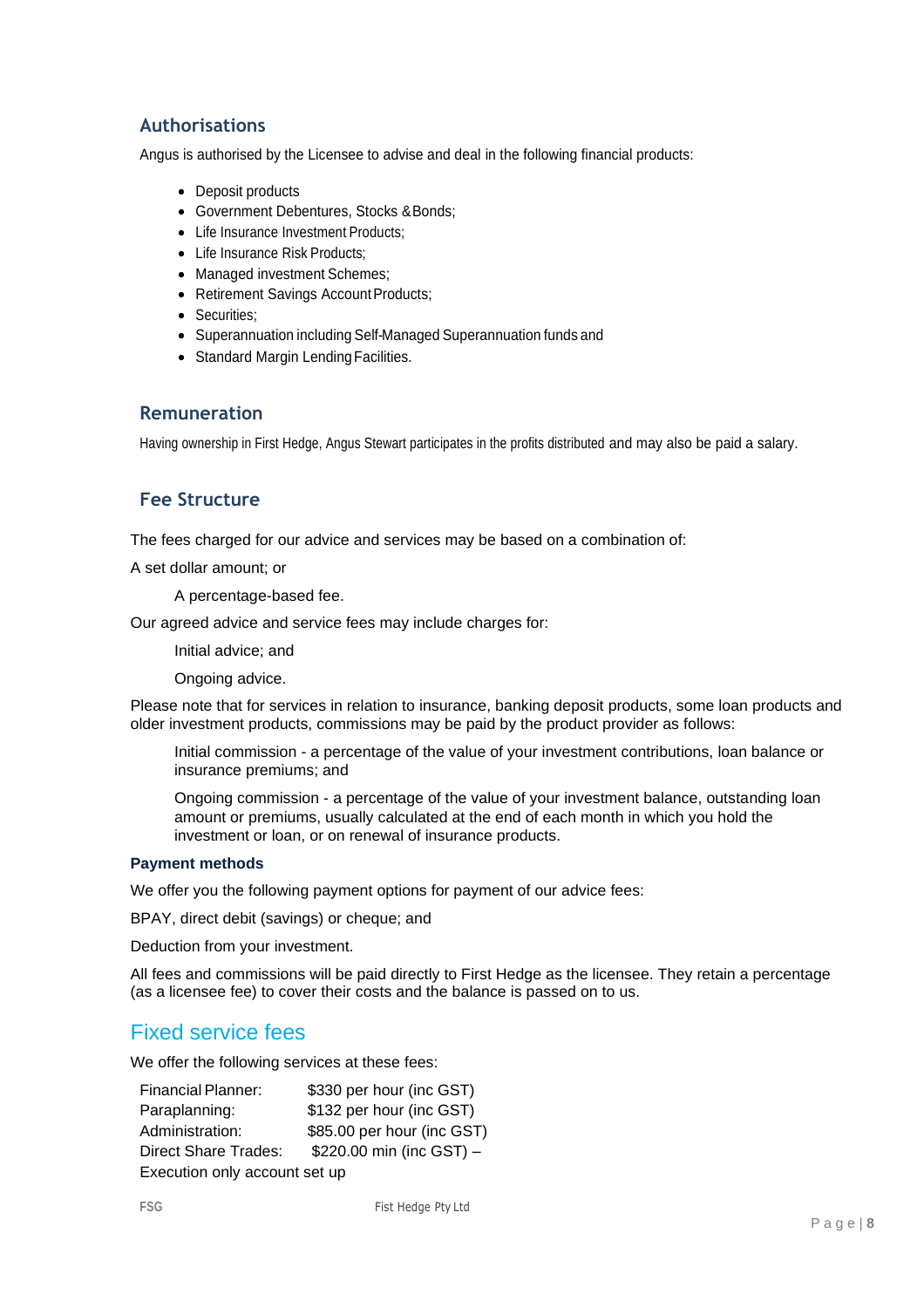## Schedule of fees

These prices should be used as a guide only. We will discuss your individual needs and agree our fees with you. The actual agreed fees will depend on factors such as the complexity of your circumstances and goals and the scope of the advice.

## Initial service fees

These are fees paid when you have agreed to receive our advice:

| <b>Initial Meeting</b>                           | <b>Complementry</b><br>The Initial Interview is designed to understand your financial needs and<br>goals. It is important that you provide all relevant information to us at the<br>initial interview. Any relevant information provided after that may impact<br>upon the complexity of your strategy and hence the amount you will be<br>charged for your statement of advice. Our fee includes all staff required<br>to prepare your statement of advice.<br>We will take time to understand what's important to you and tailor a<br>financial plan to suit your financial goals |  |  |
|--------------------------------------------------|-------------------------------------------------------------------------------------------------------------------------------------------------------------------------------------------------------------------------------------------------------------------------------------------------------------------------------------------------------------------------------------------------------------------------------------------------------------------------------------------------------------------------------------------------------------------------------------|--|--|
| <b>Risk Protection - Business or</b><br>Personal | <b>Starting from \$1650 Plus Inc Gst</b><br>Help with an insurance application and underwitng<br>$\bullet$<br>If your insurance application is successful and you choose to<br>$\bullet$<br>proceed with our insurance advice, this initial fee may be<br>waived on descretion of time spent on applciation.<br>Claims Assistance will be charged at \$330 an hour which is<br>capped at \$20,000 per claim if this is outside the original<br>ongoing advice.                                                                                                                      |  |  |
| <b>General Share Account Advice</b>              | Starting from \$95.00 a trade and up to 1%<br>This offer incorporates:<br>Account set up and Complaince<br>$\bullet$<br>Access to research and general over the phone advice<br>$\bullet$<br>Trade execution and delviery of contract notes<br>$\bullet$<br>Genral portfolio contruction to meet clients risk profile meeting<br>$\bullet$                                                                                                                                                                                                                                          |  |  |
| <b>Transactions without our advice</b>           | <b>Starting from \$550</b><br>If we provide a transaction service at your request without providing<br>personal advice, we will agree with you the method and amount of our<br>remuneration for facilitating that transaction.                                                                                                                                                                                                                                                                                                                                                      |  |  |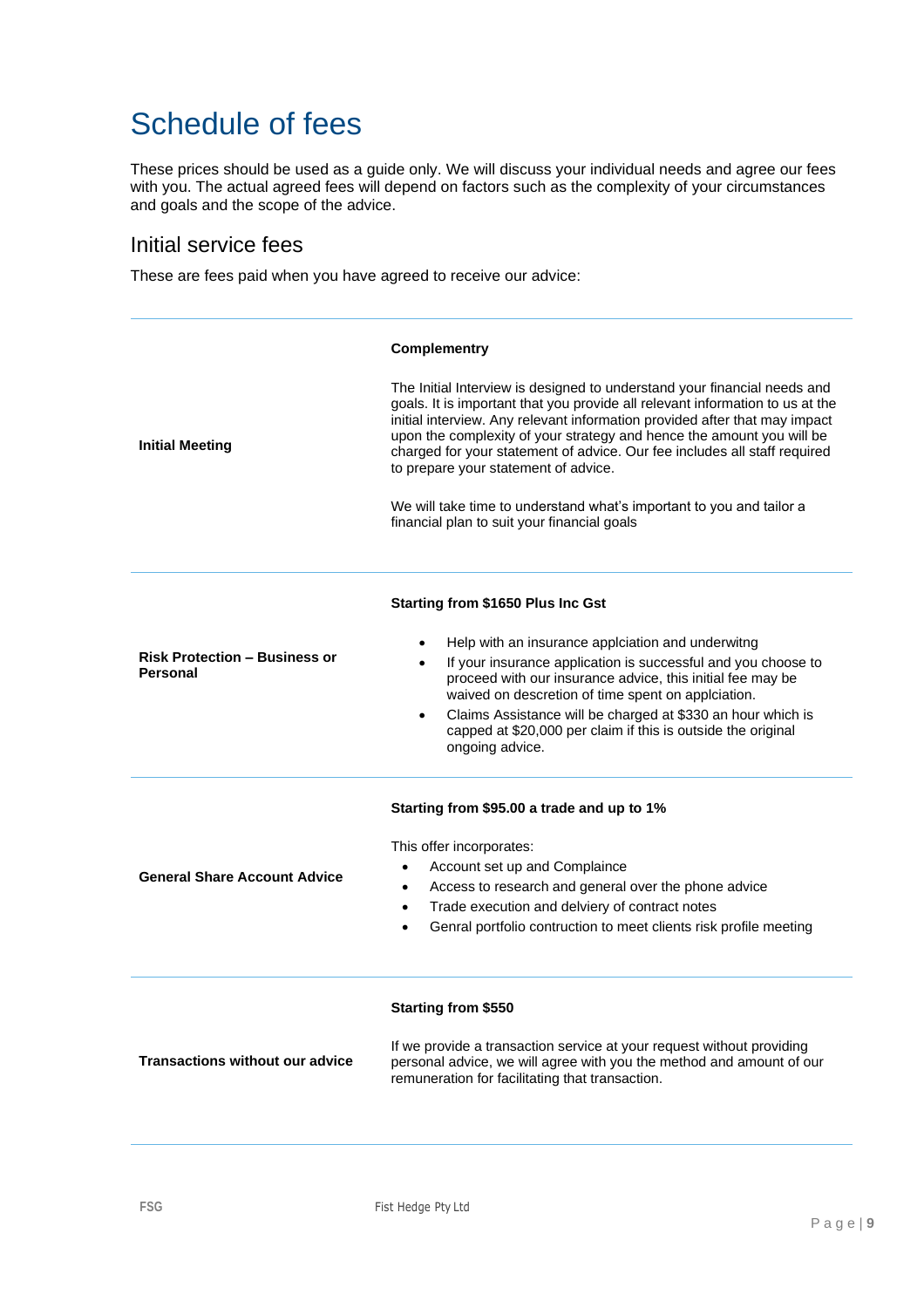#### **Starting from \$5,500**

This offer incorporates:

**Retirment Advice – Control your financial affairs and Retirment Planning**

**Strategy Advice – Accelerate your path to increased wealth**

**Investing Partner** 

- Fact find Meeting
- Research into complex superannuation, retirement, investment and risk solutions and cash flow review, Superannuation rollovers (up to 3 Funds/Extra charged at \$150 per rollover).
- Strategy development
- SoA preparation (9 + Adviser Hours)
- Presentation of Recommendations

#### **Starting from \$4,400**

This offer incorporates:

- Fact find Meeting
- Research into appropriate investment, superannuation, risk solutions and cash flow review, Superannuation rollovers (up to 3 Funds/Extra charged at \$150 per rollover).
- Strategy development
	- SoA preparation (up to 7 Adviser hours)
- Presentation of recommendations

#### **Starting from \$2,500**

This offer incorporates:

- Fact find Meeting
- Research into complex investment only solutions
- Strategy development
- Includes advcie around Direct Shares
- SoA preparation (4 + Adviser Hours)
- Presentation of recommendations

#### **Starting from \$6,600**

This offer incorporates:

• Fact find Meeting

investment solutions

**Self-managed Superannuation + Borrowings**

- Strategy and Investment Stratgey developed
- SoA preparation (12 + Adviser Hours)
- Presentation of recommendations
- Incudes helps withclossing down SMSF/working with Accoutnants

• Research into complex superannuation, retirement and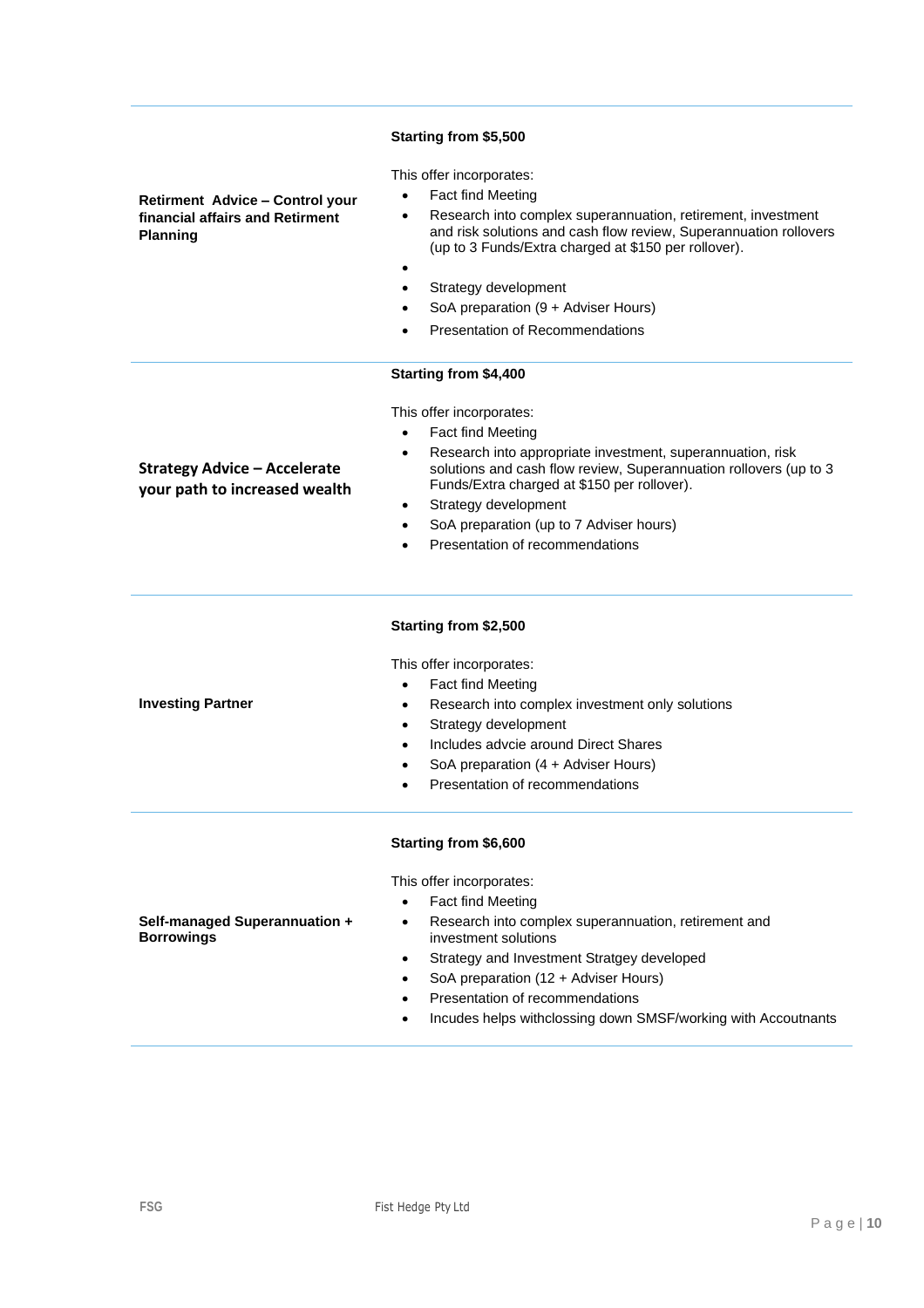|                                       | Starting from \$6,600                                                                                                                                                                                                                                                  |  |  |
|---------------------------------------|------------------------------------------------------------------------------------------------------------------------------------------------------------------------------------------------------------------------------------------------------------------------|--|--|
| Gearing – including Margin<br>Lending | This offer incorporates:<br><b>Fact find Meeting</b><br>$\bullet$<br>Gearing or Margin Lending Strategies and Implementation<br>$\bullet$<br>Strategy development<br>$\bullet$<br>SoA preparation (12 + Adviser Hours)<br>Presentation of recommendations<br>$\bullet$ |  |  |
|                                       | Up to 1% of funds in account being advised.                                                                                                                                                                                                                            |  |  |
| <b>Advice Implementation</b>          | For example, if your account balance was \$100,000, your fee would be<br>\$1000. (inital)                                                                                                                                                                              |  |  |
|                                       | This offer incorporates:                                                                                                                                                                                                                                               |  |  |
|                                       | Investment of funds<br>$\bullet$                                                                                                                                                                                                                                       |  |  |
|                                       | Setting up beneficiary nominations                                                                                                                                                                                                                                     |  |  |
|                                       | Setting up Pension/Income payments<br>$\bullet$                                                                                                                                                                                                                        |  |  |
|                                       | Processing account rollovers/consolidations<br>$\bullet$                                                                                                                                                                                                               |  |  |
|                                       | Setting up initial/ongoing account contributions<br>٠                                                                                                                                                                                                                  |  |  |

## Ongoing service fees

We provide ongoing services to help you stay on track to meet your goals. The cost of these services are as follows:

| <b>Ongoing service</b>                  | Fee amount                                                                                                                                                                                                                                                                                                                                                                                         |  |  |
|-----------------------------------------|----------------------------------------------------------------------------------------------------------------------------------------------------------------------------------------------------------------------------------------------------------------------------------------------------------------------------------------------------------------------------------------------------|--|--|
| <b>Essential Ongoing Advice Package</b> | \$1,650 (per annum)<br>This ongoing offer incorporates:<br>Access to financial adviser and staff<br>Offer of Annual review and Reports<br>$\bullet$<br>Phone and administration support<br>$\bullet$<br>Centrelink and Pension Support<br>$\bullet$                                                                                                                                                |  |  |
| <b>Investment Partner</b>               | 0.77% of funds under management.<br>For example, if your account balance was \$100,000, your fee would be<br>\$770.00 (per annum including GST)<br>This ongoing offer incorporates:<br>Offer of Annual review and Reports<br>Access to Direct Shares<br>$\bullet$<br>Investment Changes and Reviews<br>$\bullet$<br>Phone and administration support<br>٠<br>Access to Financial Planner and Staff |  |  |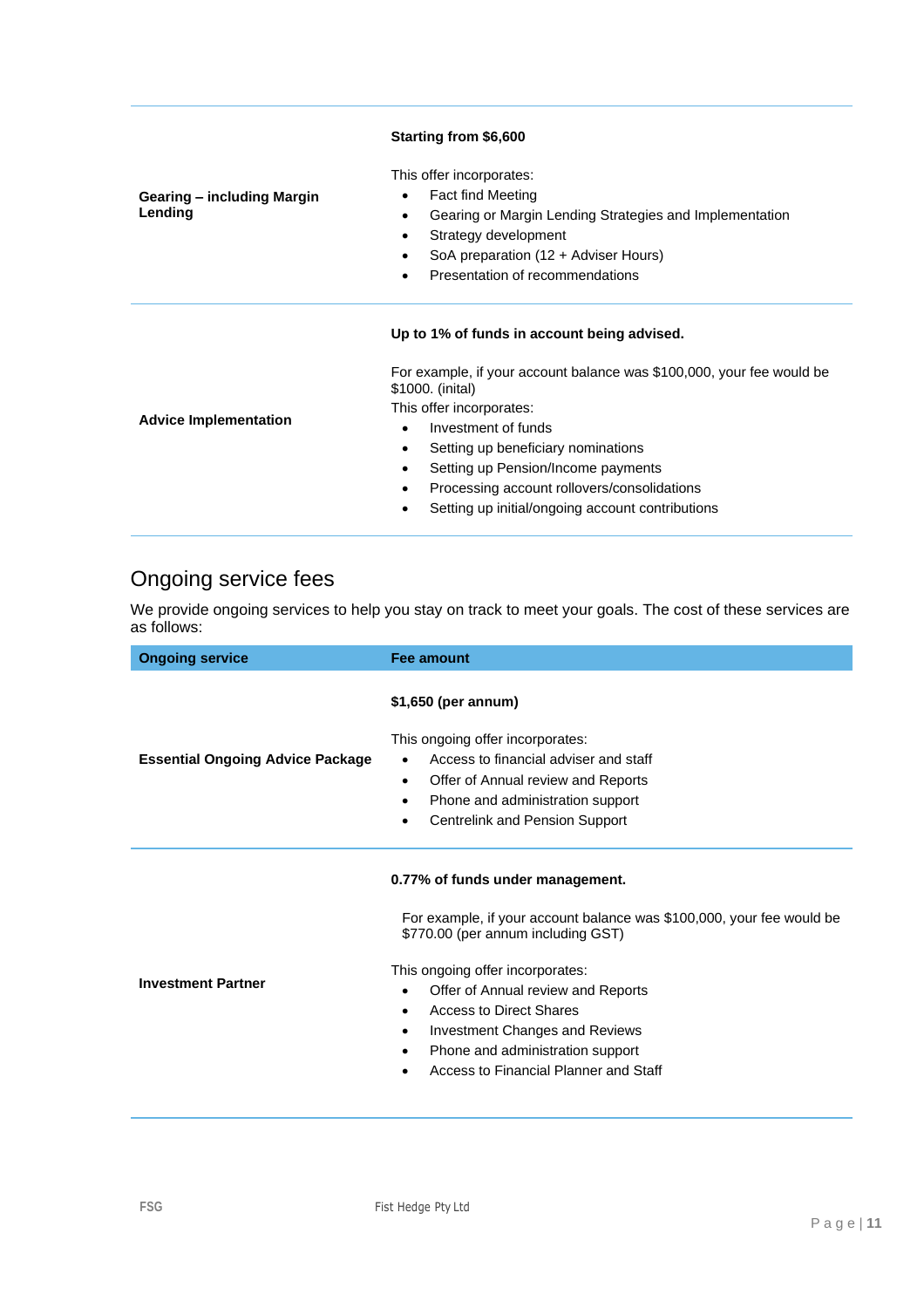#### **\$3,300 (per annum)**

This ongoing offer incorporates:

- Access to Financial Planner and Staff
- Offer of Annual Portfolio Review Meeting
- Investment changes including records of advice per year on request
- Liaison with professional advisers and agencies (Example account and solicitor)
- Paperwork administration
- Relevant legislative updates on request

#### **\$4,500 (per annum)**

This ongoing offer incorporates:

- Access to Financial Planner and Staff
- Offer of Annual Portfolio Review Meeting
- Investment changes including records of advice per year on request
- Liaison with professional advisers and agencies (Example account and solicitor or SMSF Auditor)
- Paperwork administration
- Relevant legislative updates on request

#### **20% Performance Fee above the Benchmark**

For example, if your performance was 9% and the Benchmark is 7%, 20% will be charged on the 2% above the benchmark. No performance fees on negative returns. Portfolio's as Follows:

**Performance Fee (Model Investment Account)**

- Aggressive Model Portfolio
- Balanced Model Portfolio
- Growth Model Portfolio
- The Stewart Model Portfolio

(Please note performance fees are charged yearly at the time of yearly review and yearly opt-in agreement. Fees will be shown before charged every 12 months) (Performance Fees are only charged on our model portfolio's going forward and not on index style accounts)

*\* All ongoing service clients will receive periodic market email updates and also any regulatory changes as well in the marketplace.*

*\* Please note all ongoing fees are subject to CPI from the date of start except on % based fees. This will be automatically added each year on review. All fees are inclusive of GST.*

**SMSF or Gearing Portfolio**

**Gold Life Style and Wealth Creation Builder Package**